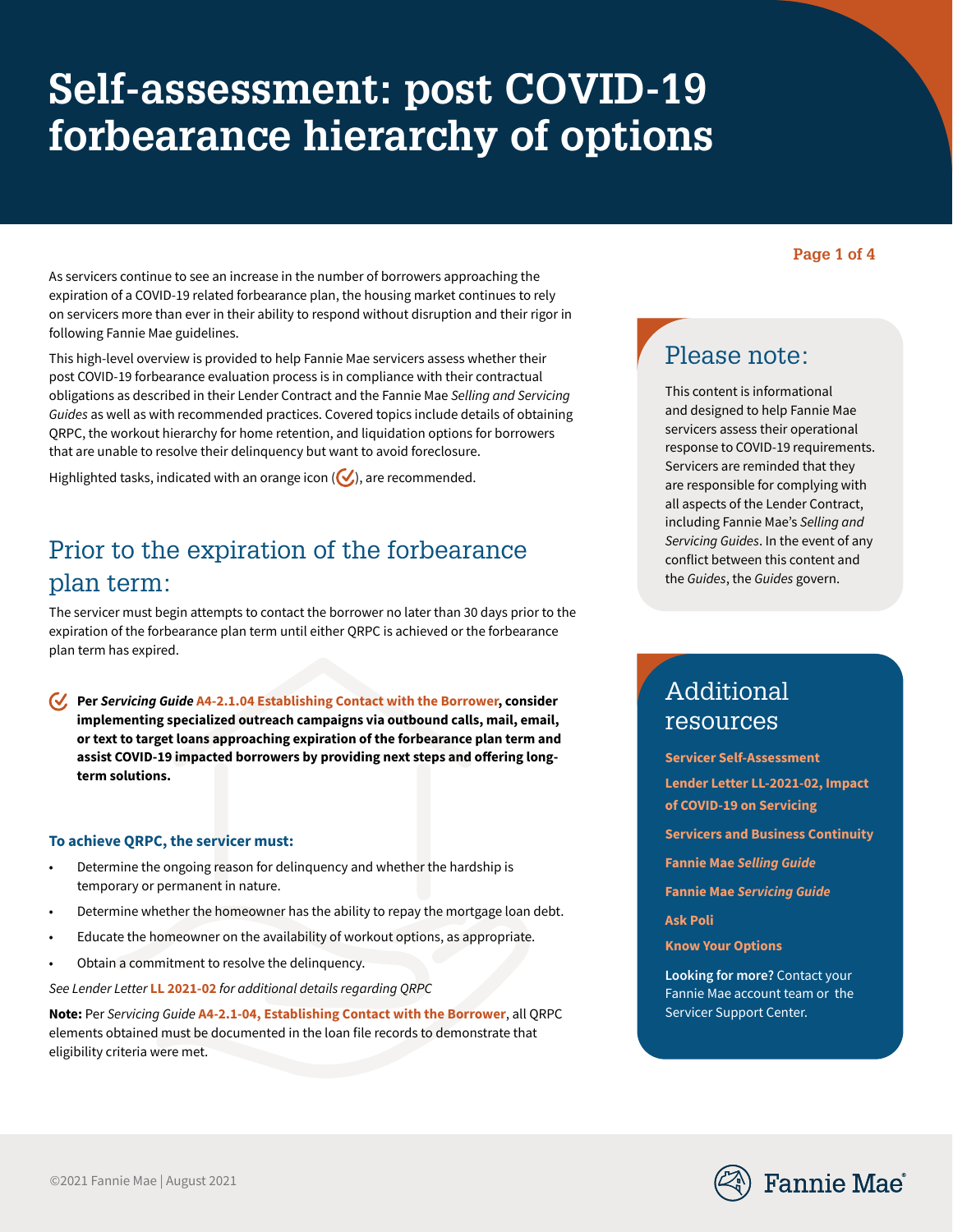## Evaluating the homeowner for solutions after a COVID-19 related forbearance plan ends

When QRPC is achieved with a homeowner who is approaching the expiration of the COVID-19 related forbearance period, help them understand that while repayment of all unpaid amounts is required, they are not required to repay unpaid amounts all at once.

If unable to achieve QRPC prior to the expiration of the COVID-19 related forbearance plan, the servicer must evaluate the homeowner for a COVID-19 payment deferral, and if eligible, solicit the homeowner for a COVID-19 payment deferral in accordance with the evaluation hierarchy and eligibility requirements outlined in *Lender Letter* **[LL-2021-07, COVID-19 Payment Deferral and Fannie Mae Flex Modification for COVID-19](https://singlefamily.fanniemae.com/media/document/pdf/lender-letter-ll-2021-07-covid-19-payment-deferral)  [Impacted Borrowers](https://singlefamily.fanniemae.com/media/document/pdf/lender-letter-ll-2021-07-covid-19-payment-deferral)** within 15 days after expiration of the forbearance plan.

### Avoiding foreclosure

When talking with a homeowner who is approaching the expiration of the COVID-19 related forbearance period, help them understand that the most important thing they can do is to avoid foreclosure. Relay to the borrower that there are better options and now is the time to take action. Available options include the following:

#### **Option 1: Reinstatement**

Paying the entire past due amount all at once at the end of the forbearance period to bring the mortgage loan current.

#### **Eligibility Criteria:**

 $C$  COVID-19 related hardship is resolved

Able to reinstate the mortgage loan

#### **Option 2: Repayment Plan**

Repaying the past due amount by paying additional funds along with the regular monthly mortgage payments over a specified time period to bring the mortgage loan current.

#### **Eligibility Criteria:**

C, COVID-19 related hardship is resolved

Unable to reinstate the mortgage loan

 $\bigvee$ , Able to afford a repayment plan to cure the delinguency

**Note:** If the homeowner meets the minimum evaluation criteria above, the servicer must proceed with evaluating the homeowner for a repayment plan in accordance with *Servicing Guide* **[D2-3.2-02, Repayment Plan](https://servicing-guide.fanniemae.com/THE-SERVICING-GUIDE/Part-D-Providing-Solutions-to-a-Borrower/Subpart-D2-Assisting-a-Borrower-Who-is-Facing-Default-or/Chapter-D2-3-Fannie-Mae-s-Home-Retention-and-Liquidation/Section-D2-3-2-Home-Retention-Workout-Options/D2-3-2-02-Repayment-Plan/1042391401/D2-3-2-02-Repayment-Plan-05-10-2017.htm)**.

#### **Option 3: COVID-19 Payment Deferral**

Paying the entire past due amount all at once at the maturity of the loan (or earlier when the home is sold, transferred, the loan is refinanced or otherwise paid off) without changing other terms of the mortgage.

#### **Eligibility Criteria:**

- $\bigvee$  COVID-19 related hardship has been resolved
- Unable to reinstate the mortgage loan
- $\mathcal G$  Unable to afford a repayment plan to cure the delinquency
- Able to resume regular monthly payments

**Note:** If the borrower meets the minimum evaluation criteria above, the servicer must proceed with evaluating the homeowner for a COVID-19 payment deferral in accordance with the eligibility requirements outlined in *Lender Letter* **[LL-2021-07, COVID-19 Payment](https://singlefamily.fanniemae.com/media/document/pdf/lender-letter-ll-2021-07-covid-19-payment-deferral)  [Deferral and Fannie Mae Flex Modification for COVID-19 Impacted Borrowers.](https://singlefamily.fanniemae.com/media/document/pdf/lender-letter-ll-2021-07-covid-19-payment-deferral)**

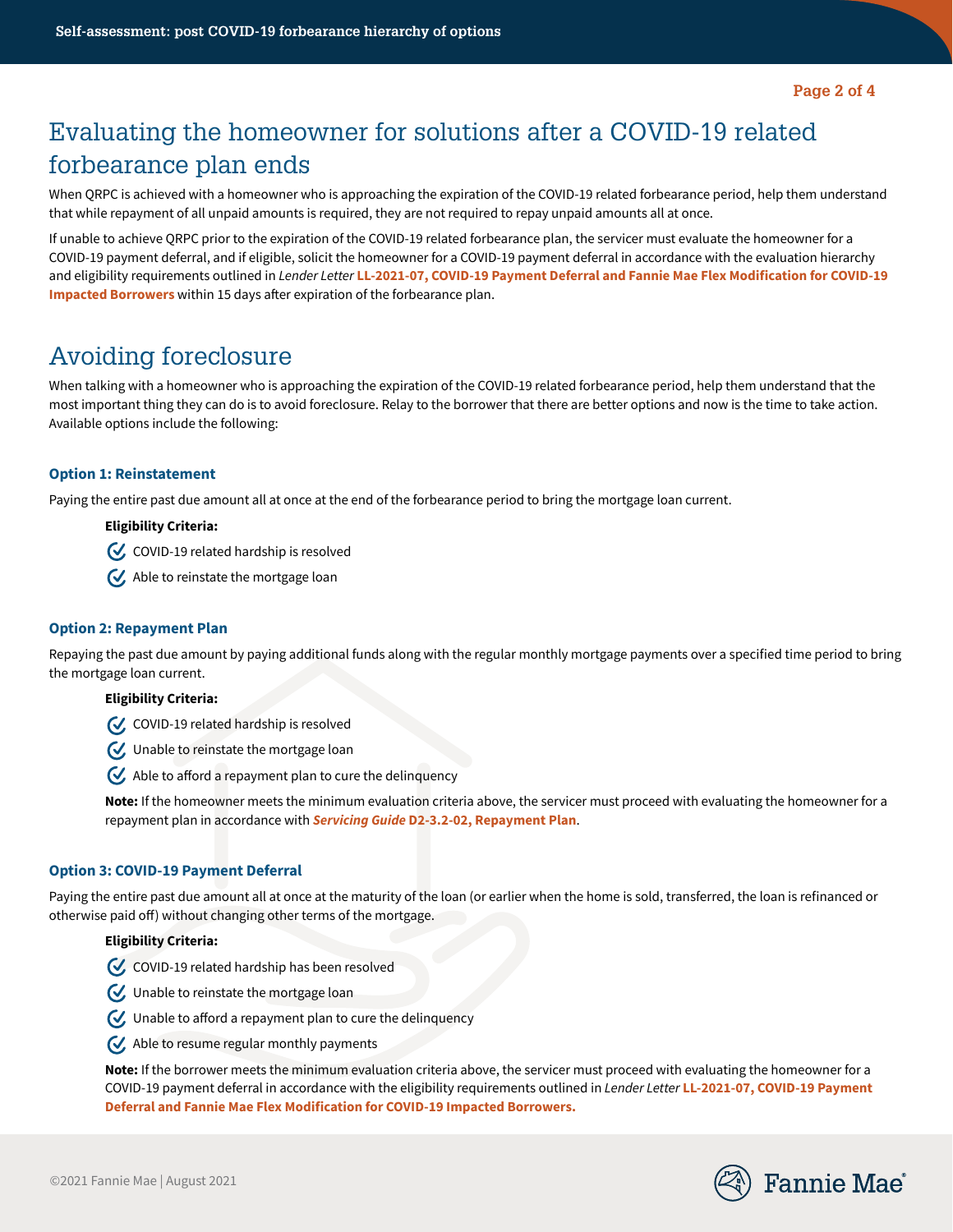#### **Option 4: Fannie Mae Flex Modification**

Permanently changing the original mortgage loan terms to make monthly payments more affordable.

#### **Eligibility Criteria:**

- Unable to reinstate the mortgage loan
- $\bigvee$  Unable to afford a repayment plan to cure the delinquency
- Ineligible for a COVID-19 payment deferral; or
- If the borrower does not respond to a COVID-19 payment deferral offer

**Note:** If the homeowner meets the minimum evaluation criteria above, the servicer must proceed with evaluating the homeowner for a Fannie Mae Flex Modification in accordance with the reduced eligibility criteria outlined in *Lender Letter* **[LL-2021-07, COVID-19 Payment](https://singlefamily.fanniemae.com/media/document/pdf/lender-letter-ll-2021-07-covid-19-payment-deferral)  [Deferral and Fannie Mae Flex Modification for COVID-19 Impacted Borrowers.](https://singlefamily.fanniemae.com/media/document/pdf/lender-letter-ll-2021-07-covid-19-payment-deferral)**

### Mortgage relief – options to leave the home

When talking with a homeowner who is approaching the expiration of the COVID-19 related forbearance period, help them understand the mortgage relief options that can help them leave their home and avoid foreclosure. Relay to the homeowner that there are better options and now is the time to take action. Available liquidation options include the following:

#### **Option 1: Sale with Equity**

When the borrower's home is worth more than the amount owed on the mortgage and other debts secured by the home, the difference is known as home equity. A sale with equity lets the borrower convert this portion of their home's value into cash that the borrower keeps or uses for other purposes when the borrower sells the property.

#### **Eligibility Criteria:**

- $C$  COVID-19 related hardship is long-term
- Unable to reinstate the mortgage loan
- $\bigcup$  Unable to afford a repayment plan to cure the delinquency
- Ineligible for a COVID-19 Payment Deferral
- $\mathbb G$  Ineligible for a loan modification
- $\mathcal G$  Sufficient home equity to fully satisfy the mortgage and other debts secured by the property
- $\bigotimes$  Unable to afford the mortgage loan and ready or need to leave the home

#### **Option 2: Short Sale**

The mortgage servicer agrees to accept less than the balance remaining on the mortgage loan allowing the homeowner to sell the home (sometimes with relocation incentive) at a price that does not fully satisfy the mortgage debt to avoid foreclosure. Depending on the situation, the homeowner may be required to make a financial contribution toward the balance, but once the short sale is complete, the homeowner will be relieved of their responsibility to pay any remaining balance–called a "deficiency waiver".

#### **Eligibility Criteria:**

- $\mathcal G$ , COVID-19 related hardship is long-term
- Unable to reinstate the mortgage loan
- $\bigvee$  Unable to afford a repayment plan to cure the delinquency
- Ineligible for a COVID-19 Payment Deferral
- $\mathcal{U}$  Ineligible for a loan modification